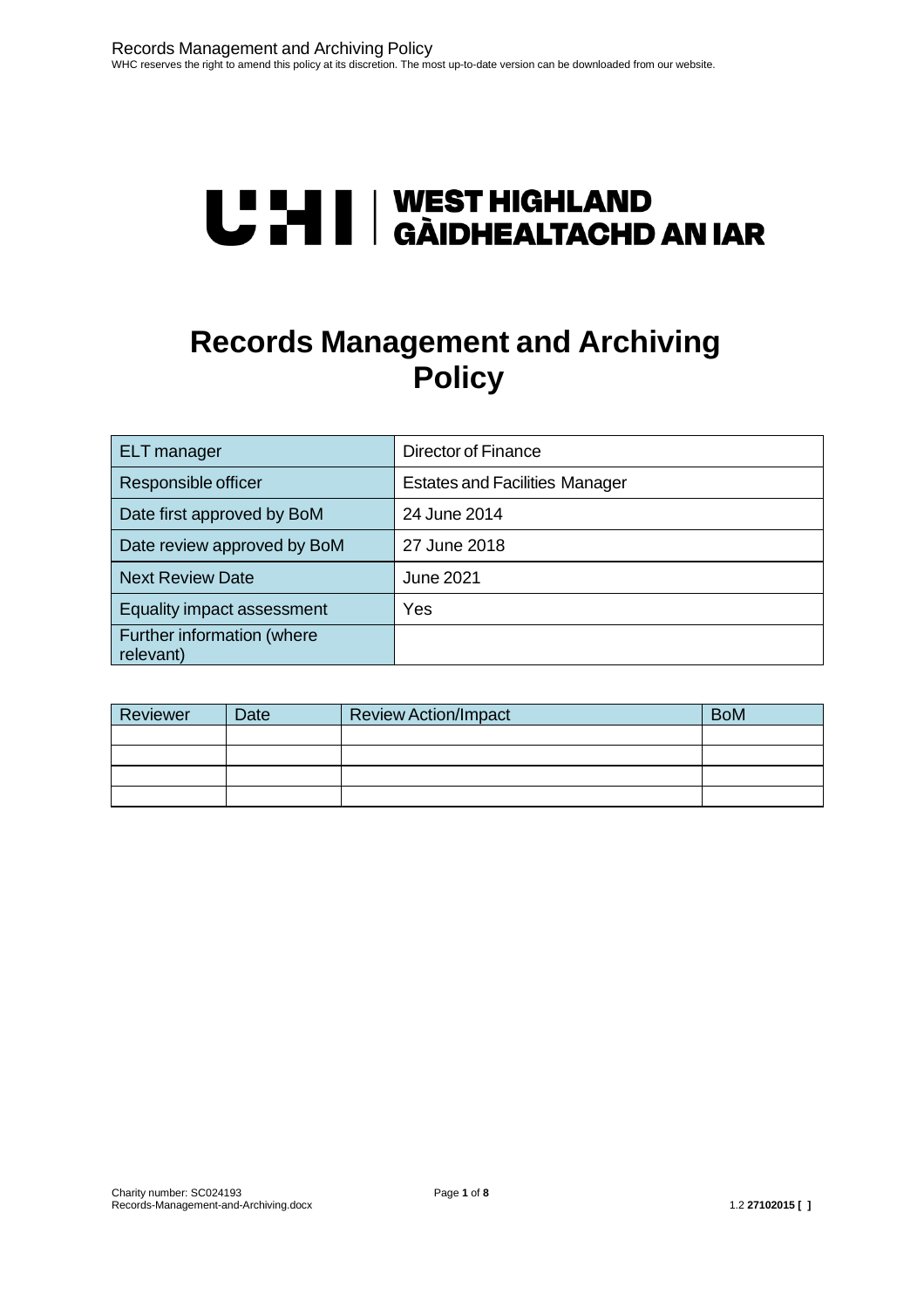# Contents

| 1.0 |  |  |  |  |  |
|-----|--|--|--|--|--|
| 2.0 |  |  |  |  |  |
| 3.0 |  |  |  |  |  |
| 4.0 |  |  |  |  |  |
| 5.0 |  |  |  |  |  |
| 6.0 |  |  |  |  |  |
|     |  |  |  |  |  |
|     |  |  |  |  |  |
|     |  |  |  |  |  |
|     |  |  |  |  |  |
|     |  |  |  |  |  |
|     |  |  |  |  |  |
|     |  |  |  |  |  |
|     |  |  |  |  |  |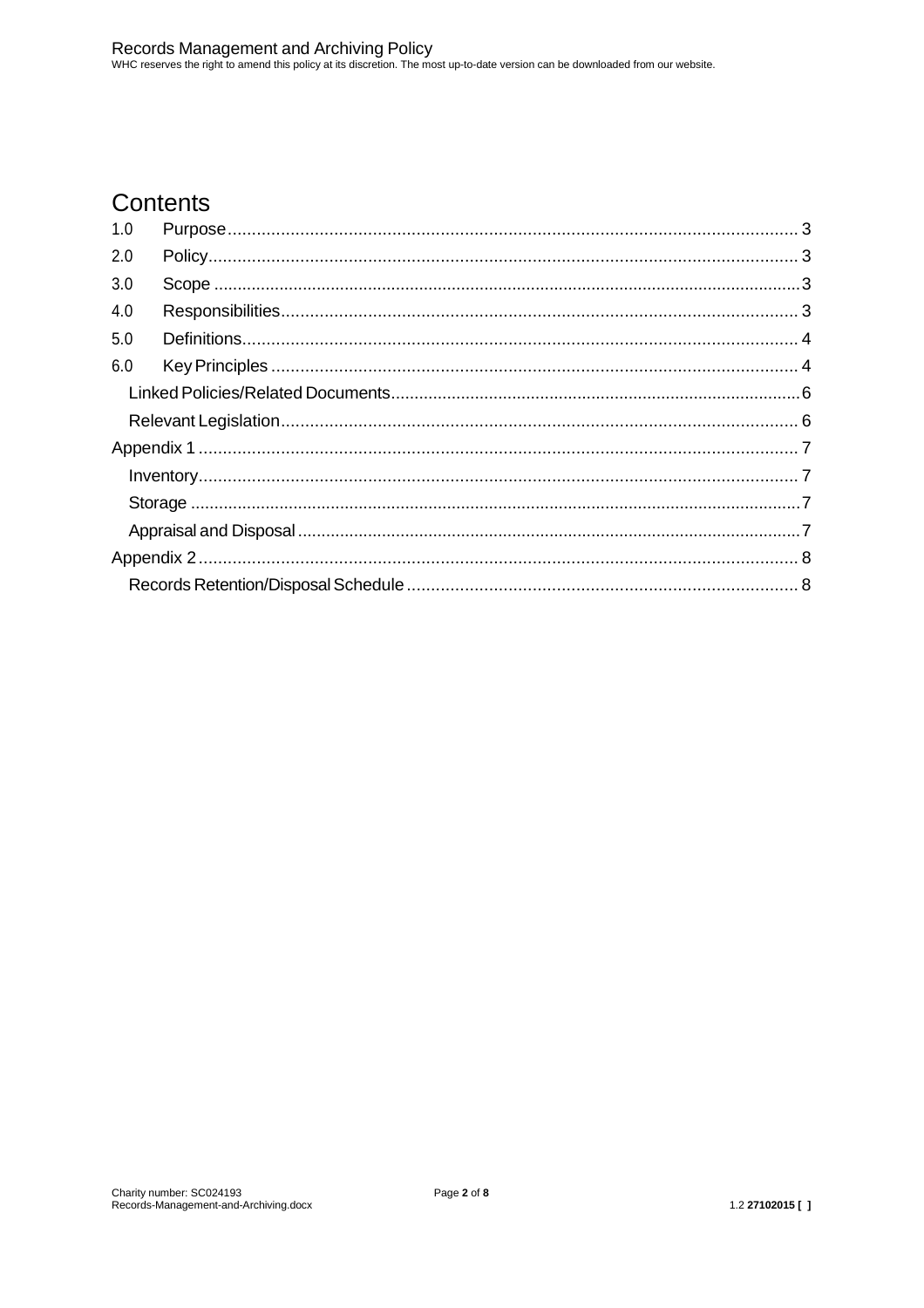# <span id="page-2-0"></span>**1.0 Purpose**

1.1 The purpose of this policy is to provide a framework to ensure that a records management function is established within the College. This will ensure that records are managed in a way that supports the sharing of knowledge and information. The policy aims to promote best practice and to allow the College to comply with its statutory obligations, mainly under the Freedom of Information (Scotland) Act 2002 and the Data Protection Act 2018.

## <span id="page-2-1"></span>**2.0 Policy**

- 2.1 West Highland College UHI recognises that recorded information is a key resource to effective operation and accountability, providing valuable evidence of the College's activities and transactions.
- 2.2 Records are vital to the College in its current and future operations, in meeting legislative requirements, for the purpose of accountability and for an awareness and understanding of its history and procedures. The College's Records Management Policy requires that records should only be kept for as long as they are needed for legal, business, or other reasons.
- 2.3 The long-term storage of records is very expensive, both in terms of the space occupied and the human resources needed to look after them.
- 2.4 This policy governs the retention and disposal of records byWest Highland College UHI, to ensure records are managed in a systematic and costeffectivemanner.

#### <span id="page-2-2"></span>**3.0 Scope**

- 3.1 This policy applies to all recorded data which is created, collated, processed, used and retained in the course of College business. This can include paper, electronic, digital, and multimedia records.
- 3.2 Records Management is the practice of maintaining the records of an organisation from the time they are created up to their eventual disposal. This may include classifying, storing, securing, and destruction (or in some cases, archival preservation) ofrecords.
- 3.3 Departmental retention schedules detail staff responsible for retention and management of various records. Records should not be kept for any longer than the maximum retention period specified in said retention schedules.
- 3.4 The policy covers all records retained and managed by the College.

## <span id="page-2-3"></span>**4.0 Responsibilities**

4.1 The member of staff designated as The Freedom of Information Officer is responsible for the design, implementation and maintenance of this policy. The Freedom of Information Officer will also be responsible for staff awareness of records management issues to ensure that they are aware of their obligations in this area.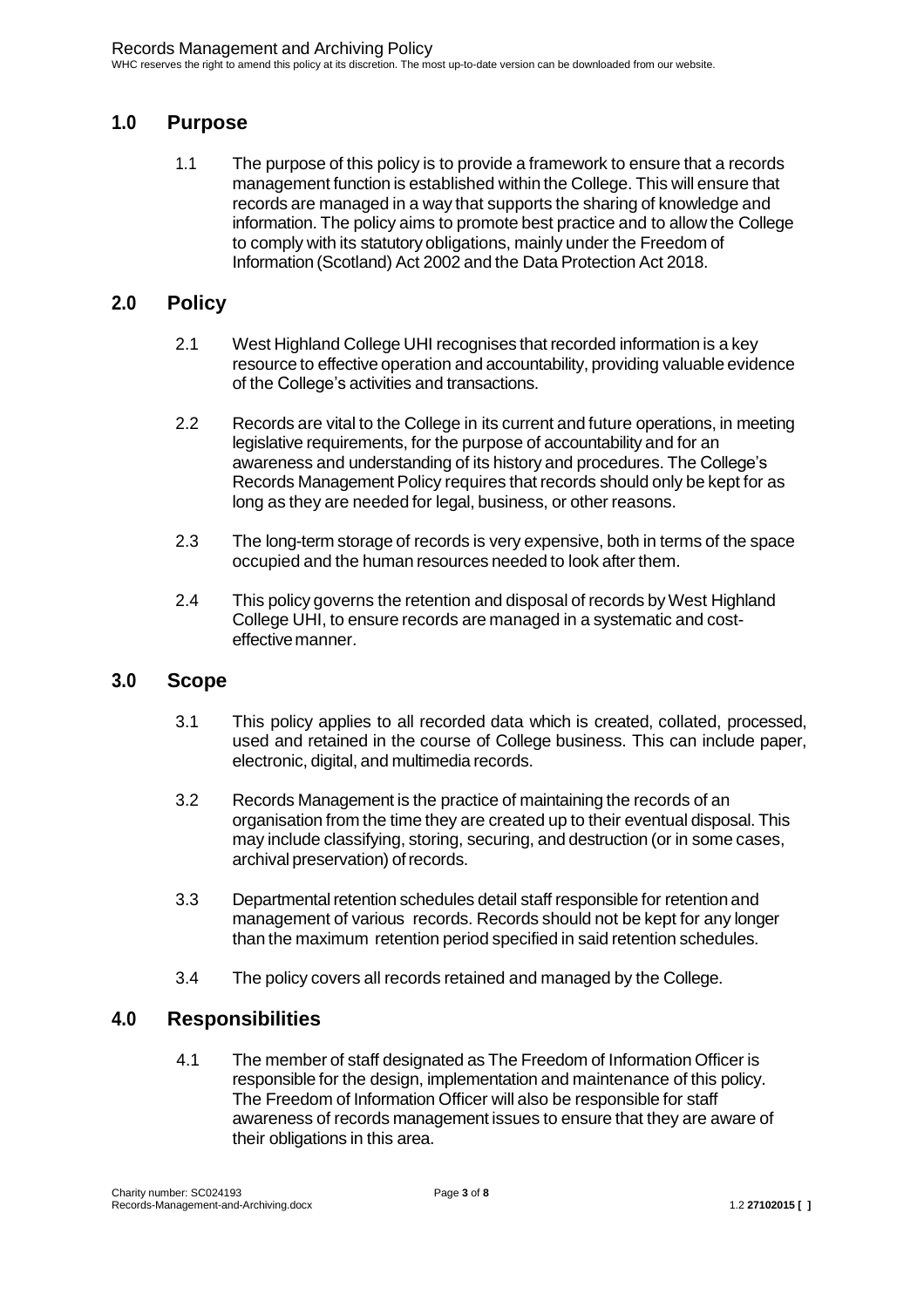- 4.2 All Directors and Managers are responsible for monitoring the creation, security and disposal of records retained in their department.
- 4.3 All College staff are responsible for ensuring that records they create and receive are managed in accordance with this policy and conform to the guidance and procedures described.
- 4.4 The Estates and Facilities Manager is responsible for management of physical records including the transferral of, and retrieval of records from storage areas.

This policy will be reviewed as necessary to ensure compliance with legislation and fulfilment of College requirements.

## <span id="page-3-0"></span>**5.0 Definitions**

Data Protection Act 2018 - Provides legal rights to individuals with regard to the personal information held about them by others.

Freedom of Information (Scotland) Act 2002 - Provides a general statutory right of access to information of any age and in any format held by Scottish public authorities, subject to a number of limited exemptions.

Archives - Records that are recognised as having long-term (including historical and cultural) value.

Business Critical Records - Those records crucial to the conduct of the College's business and without which the College would be unable to function should they be destroyed by fire, flood or any other catastrophe.

Disposal - The process of destroying records at the end of the appropriate retention period.

Non-Business Critical Records - Those records which have little or no business value, though they may be used for other purposes.

Records - Any data held by the College in any format. They may relate to individuals, statistics, finance, procurement or any other aspect of College business.

Records Management - The process for the systematic management of all records and the information or data that they might contain.

Retention Periods - An index to different types of records, detailing how long they should be kept for in order to meet operational and legal requirements.

# <span id="page-3-1"></span>**6.1 KeyPrinciples**

Each area of the College must have in place adequate arrangements for documenting its activities, with due regard to any relevant legal and regulatory instruments which may apply. Arrangements will reflect the following aspects:-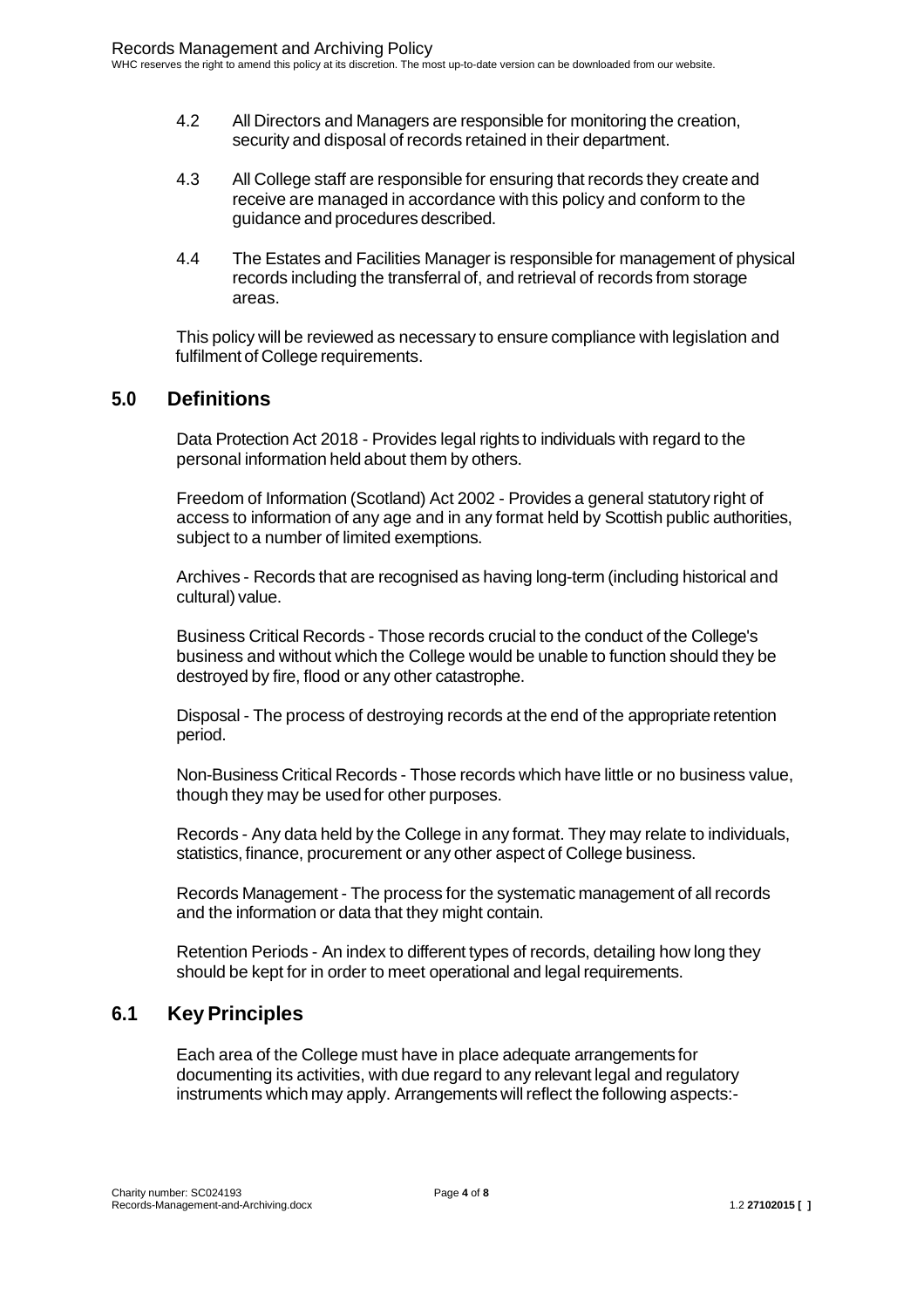#### 6.1 Record Creation

- Appropriate records, arranged and indexed for rapid retrieval.
- Procedures for keeping the system updated.
- Appropriate staff training for those who use the system(s).
- Retention periods (see departmental retention schedules).
- The process for creating and maintaining a robust records system is outlined in Appendix 1.
- 6.2 RecordsMaintenance

Appropriate storage facilities, which allow access for relevant staff, but are secure enough to comply with Data Protection Law (see the College Data Protection Policy).

Identify vital records and apply appropriate protection, including backup if applicable.

6.3 RecordsClosure

Records should be closed as soon as they have ceased to be of active operational use (usually after no more than 4 years). Non-current records should then be moved to designated storage facilities.

6.4 Retention Periods

The College will retain permanently records which are essential to the College and which document policy, structure and process, including:

- Legal status and remit.
- Principaladministrativeprocesses.
- Top level decision making and policy formation.
- High profile aspects of interactions between the College and its major partners or community.

Realistic retention periods for records should be decided as records are created; Appendix 3 may be used as a guide.

Consideration should be given to the following factors:

- Is the record required for day to day running of the College?
- Is the record required for legal purposes, e.g. invoices, major contracts?
- Is there legislation that governs how long the record should be kept, e.g. European grant funding records?
- Is it liable to be of ongoing public interest (Freedom of Information)?

At the end of the retention period, an appraisal process should be undertaken to decide if the records should be retained for longer, archived or destroyed. A schedule should be retained to record this process (see Appendix 2).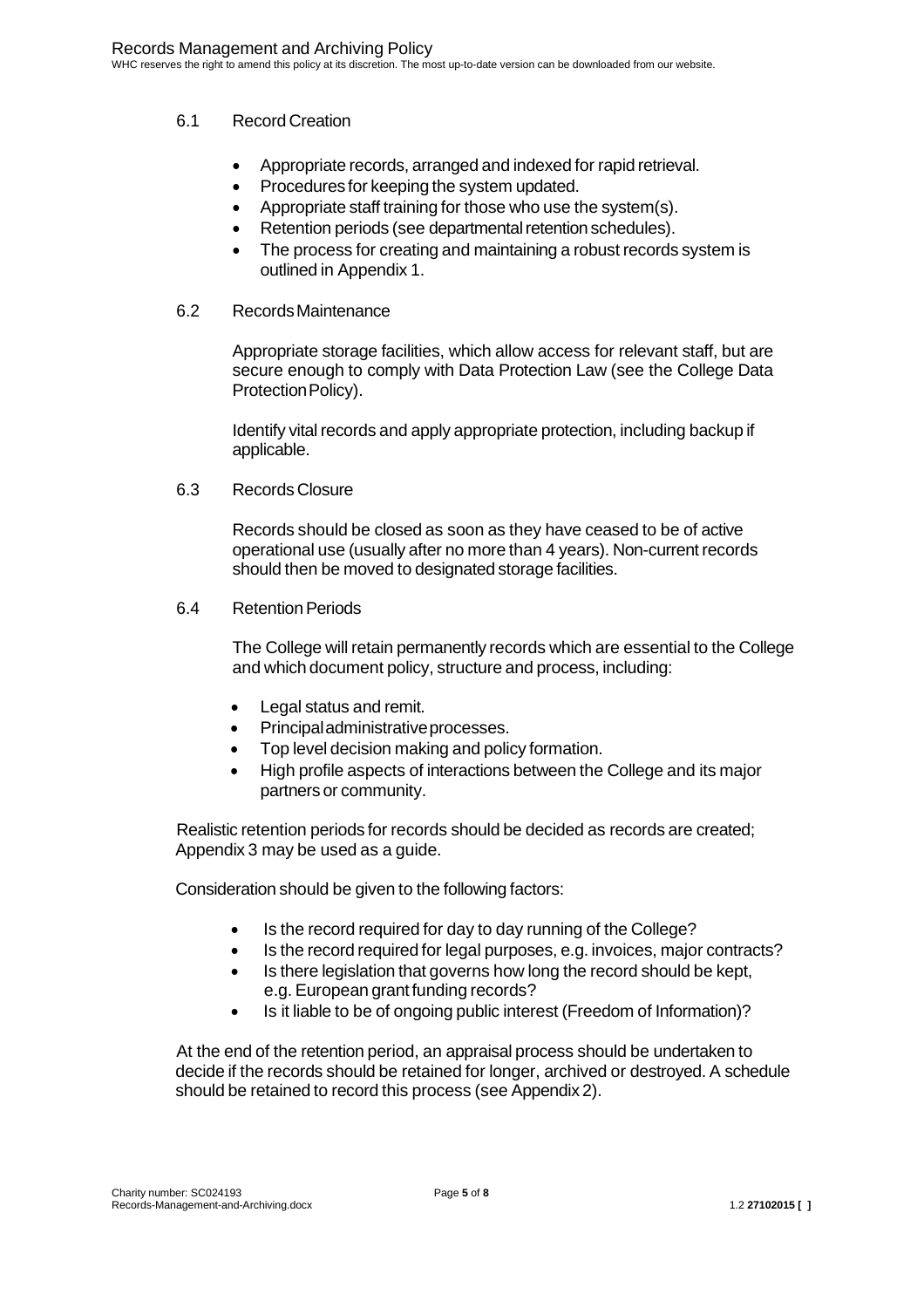WHC reserves the right to amend this policy at its discretion. The most up-to-date version can be downloaded from our website.

#### 6.5 Disposal

All records authorised for disposal must be destroyed in as secure a manner as is necessary for the level of confidentiality or security they merit. This applies to electronic records as well as physical records.

#### <span id="page-5-0"></span>**LinkedPolicies/RelatedDocuments**

- Data Protection Policy
- Freedom of Information Model Publication Scheme
- Environmental Information Regulations Policy (Draft)

#### <span id="page-5-1"></span>**RelevantLegislation**

- Freedom of Information (Scotland) Act 2002
- Data Protection Act 2018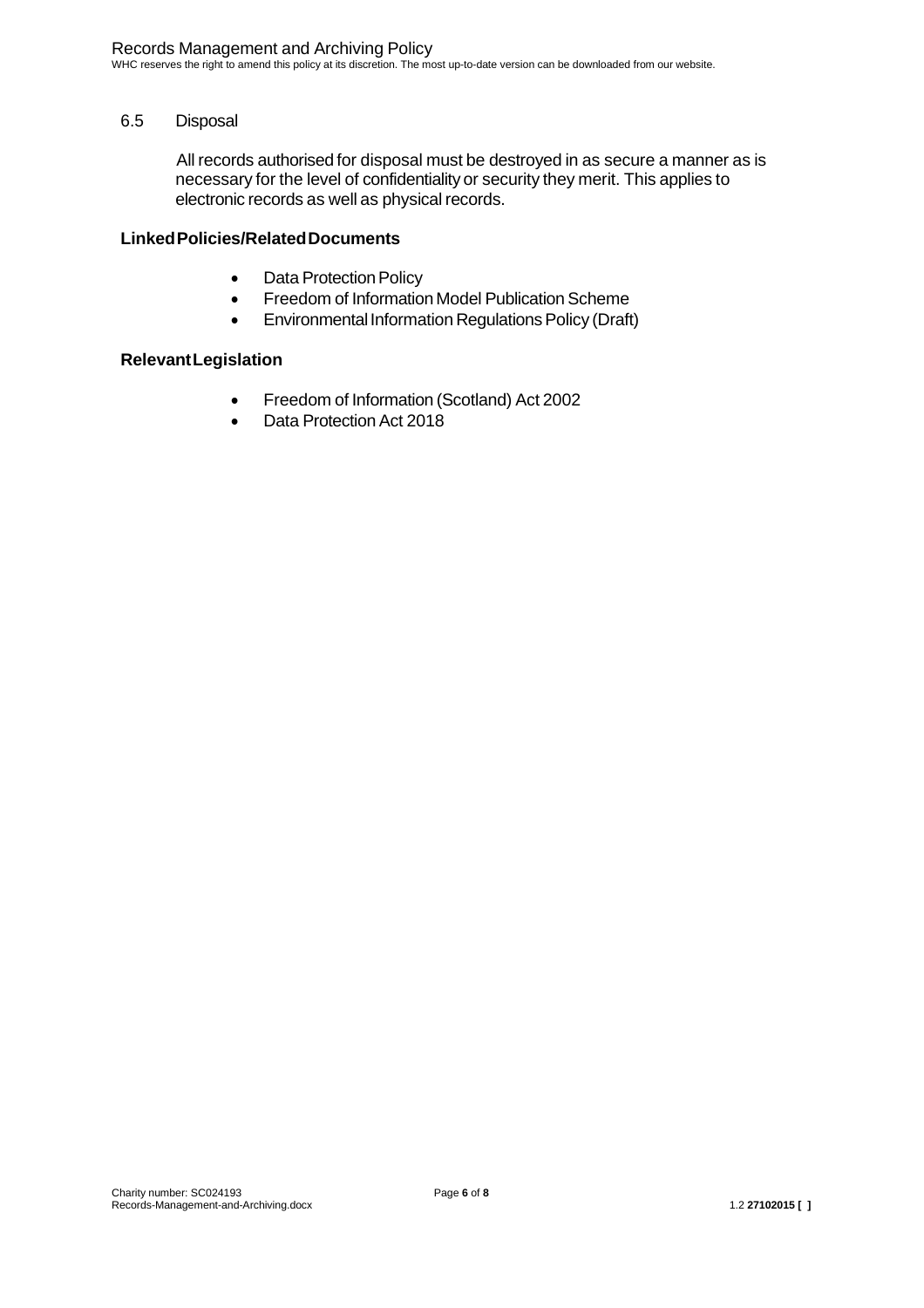# <span id="page-6-0"></span>**Appendix 1**

#### **Active Records Management Process**

#### <span id="page-6-1"></span>**Inventory**

- Identifyrecord classes.
- Do copies exist? Ascertain master copy.
- Establish location and ownership.
- Identify retention obligations; statutory, regulatory or public interest.
- Review existing retention practice; is the current retention period appropriate?

#### <span id="page-6-2"></span>**Storage**

- Storage arrangements should allow for easy retrieval.
- Location should be secure, in line with the confidentiality and/or sensitivity of the information.
- Ensure environmental conditions are appropriate to avoid potential damage to the records.

#### <span id="page-6-3"></span>**Appraisal and Disposal**

- At the end of the retention period, the relevant manager should appraise records and mark for further retention, archival or disposal as appropriate.
- Record activity using form available at Appendix 2.